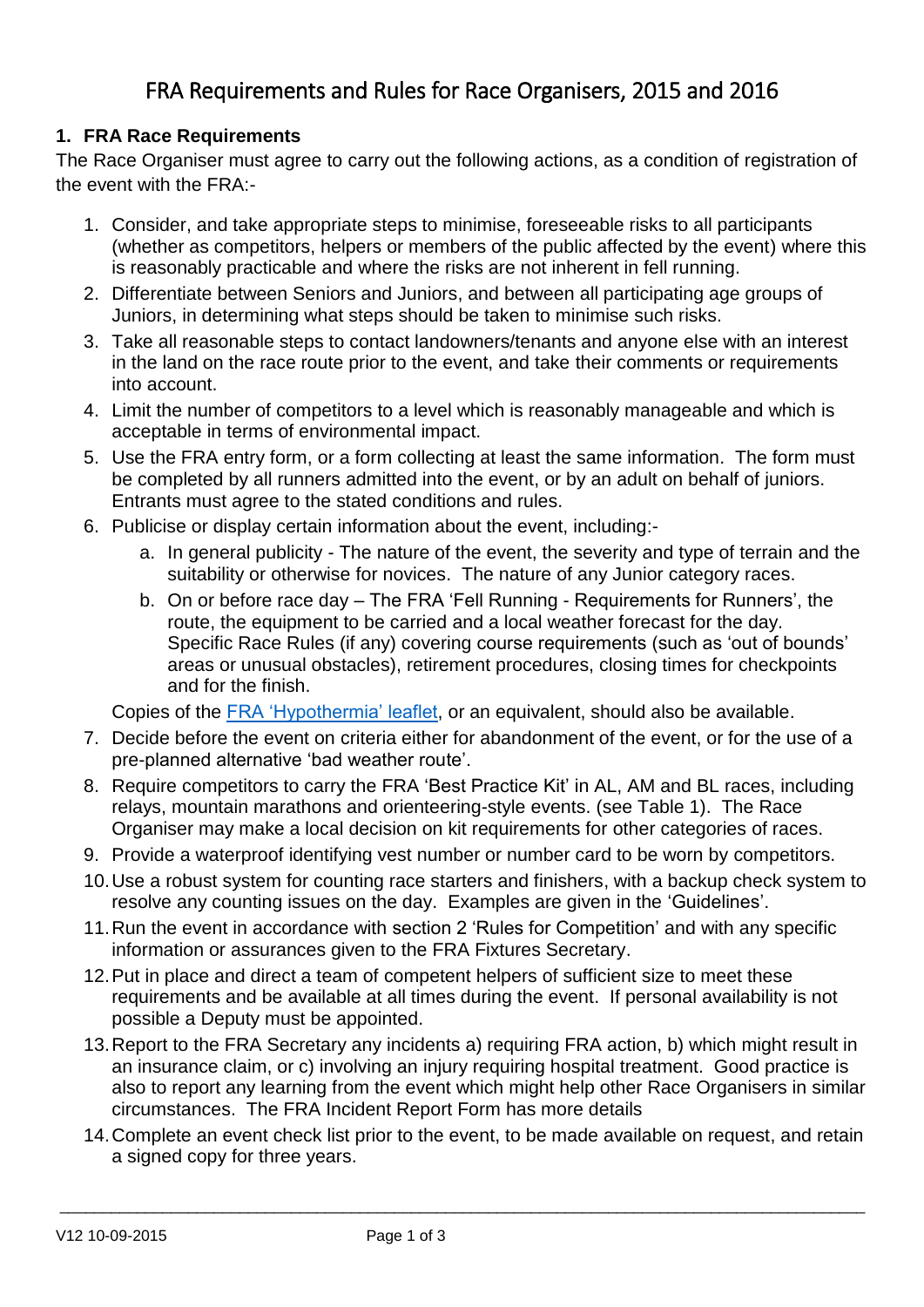## **Best Practice Kit comprises:-**

| Waterproof whole body cover (taped seams and attached hood) + hat + gloves + map + compass +<br>whistle + emergency food                                                                                       |                                                                                  |
|----------------------------------------------------------------------------------------------------------------------------------------------------------------------------------------------------------------|----------------------------------------------------------------------------------|
| <b>Race Category</b>                                                                                                                                                                                           | Race Organiser Requirements                                                      |
| Long A, Medium A, Long B<br>For relays use the category of the longest leg for all legs.<br>For orienteering events and mountain marathons use the<br>shortest possible course which would complete the event. | 'Best practice kit' is mandatory.<br>ROs may add additional kit e.g.<br>bivi bag |

#### **2. Rules for Competition**

FRA races take place under the UK Athletics (UKA) 'Rules for Competition':-

- Rules  $1 24$ , which apply to all athletics events and
- Rules 400 412 'Fell and Hill Running'

These rules can be found in full in the UKA publication 'Rules for Competition', or from their website. Rules 400 – 412 (in so far as they differ from the 'FRA Race Requirements') are summarised here.

#### *Definitions*

Fell Races shall be categorised according to severity and length as follows:-

• Severity/climb categories:-

| Category A                                      | Category B                     | Category C                                   |
|-------------------------------------------------|--------------------------------|----------------------------------------------|
| Should average not less than                    | Should average not less than   | Should average not less than                 |
| 50 metres climb per kilometre                   | 25 metres climb per kilometre. | 20 metres climb per kilometre.               |
| Should not have more than                       | Should not have more than      | Should not have more than                    |
| 20% of the race distance on                     | 30% of the race distance on    | 40% of the race distance on                  |
| road.                                           | road.                          | road.                                        |
| Should be at least 1.5<br>kilometres in length. |                                | Should contain some genuine<br>fell terrain. |

#### Race length categories

| .ona)                 | M (Medium)                      | (Short                |
|-----------------------|---------------------------------|-----------------------|
| 20 kilometres or over | Over 10 but under 20 kilometres | 10 kilometres or less |

 $\_$  ,  $\_$  ,  $\_$  ,  $\_$  ,  $\_$  ,  $\_$  ,  $\_$  ,  $\_$  ,  $\_$  ,  $\_$  ,  $\_$  ,  $\_$  ,  $\_$  ,  $\_$  ,  $\_$  ,  $\_$  ,  $\_$  ,  $\_$  ,  $\_$  ,  $\_$  ,  $\_$  ,  $\_$  ,  $\_$  ,  $\_$  ,  $\_$  ,  $\_$  ,  $\_$  ,  $\_$  ,  $\_$  ,  $\_$  ,  $\_$  ,  $\_$  ,  $\_$  ,  $\_$  ,  $\_$  ,  $\_$  ,  $\_$  ,